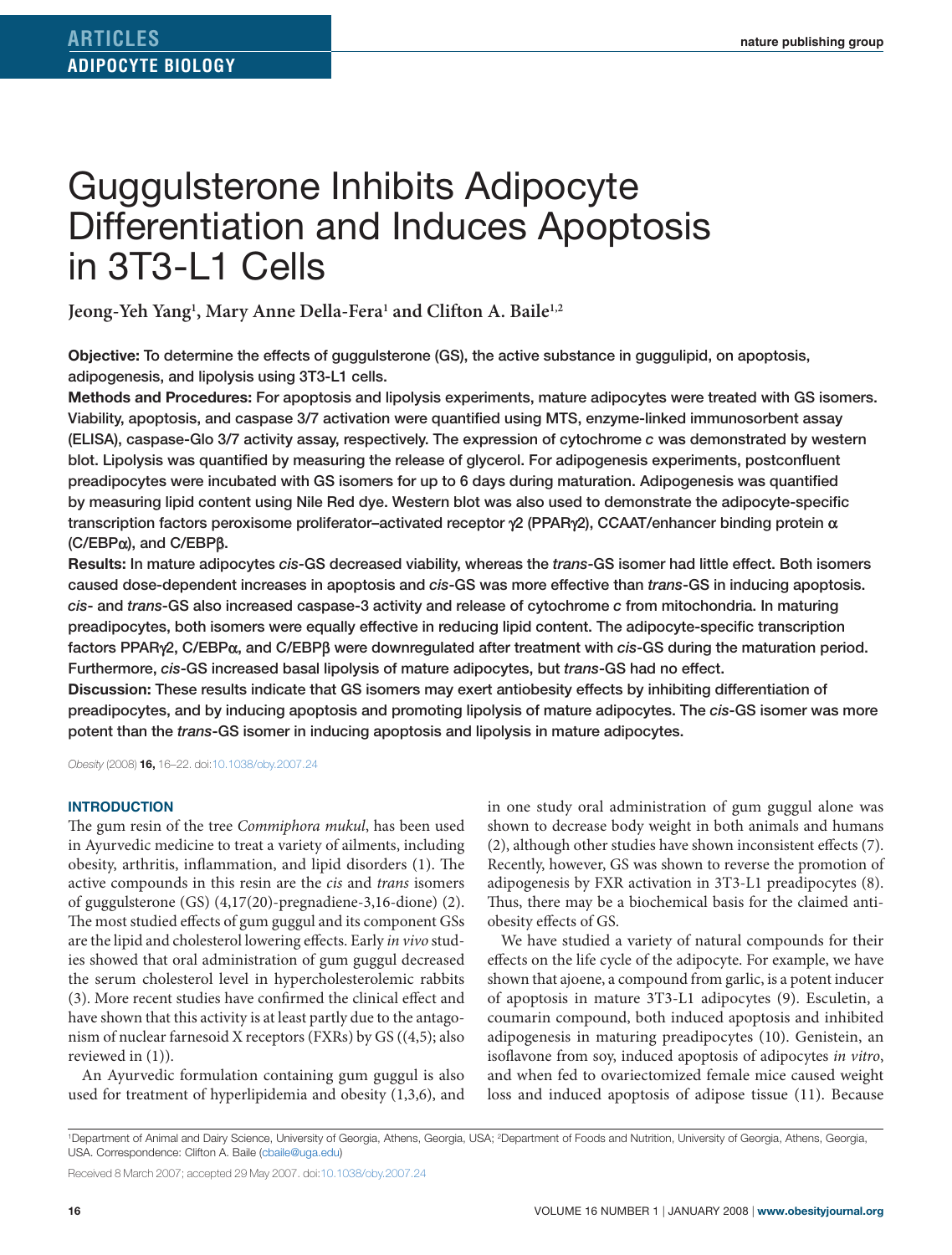of the potential antiobesity effect of GS and the involvement of FXR in adipogenesis, we carried out the following experiments to determine the effects of GS on specific phases of the adipocyte life cycle: adipogenesis, lipolysis, and apoptosis in maturing preadipocytes and mature adipocytes. In addition, we investigated some of the biochemical pathways involved in these effects.

### **Methods and Procedures**

#### **Cell culture**

3T3-L1 mouse embryo fibroblasts were obtained from American Type Culture Collection (Manassas, VA) and cultured as described elsewhere (12). Briefly, cells were cultured in Dulbecco's modified Eagle's medium (DMEM) (GIBCO, Grand Island, NY) containing 10% bovine calf serum until confluent. Two days after confluency (D0), the cells were stimulated to differentiate with DMEM containing 10% fetal bovine serum (FBS), 167nmol/l insulin, 0.5 µmol/l IBMX, and 1 µmol/l dexamethasone for 2 days (D2). Cells were then maintained in 10% FBS/ DMEM with 167 nmol/l insulin for another 2 days (D4), followed by culturing with 10% FBS/DMEM for an additional 4 days (D8), at which time >90% of cells were mature adipocytes with accumulated fat droplets. All media contained 100 U/ml of penicillin, 100 μg/ml of streptomycin, and of 292µg/ml glutamine (Invitrogen, Carlsbad, CA). Cells were maintained at 37 °C in a humidified 5%  $\mathrm{CO}_\mathrm{2}$  atmosphere.

#### **Reagents and antibodies**

Phosphate-buffered saline (PBS) and DMEM were purchased from GIBCO (BRL Life Technologies, Grand Island, NY). *cis*- and *trans*-GS were purchased from Steraloids (Newport, RI). ApoStrand enzymelinked immunosorbent assay (ELISA) Apoptosis Detection Kit was purchased from Biomol (Plymouth Meeting, PA). The viability assay kit (CellTiter 96 Aqueous One Solution Cell Proliferation Assay (containing 3-(4,5-dimethythizol-2-yl)-5-(3-carboxymethoxyphenyl)-2-(4 sulfophenyl)-2H-tetrazolium assay reagent (MTS)) and Caspase-Glo 3/7 assay kit were purchased from Promega (Madison, WI). AdipoRed assay reagent was purchased from Cambrex (Walkersville, MD). Antibodies specific to polyclonal peroxisome proliferator–activated receptor (PPAR)γ2, CCAAT/enhancer binding proteins (C/EBPs), β-actin, and cytochrome *c* were from Santa Cruz Biotechnology (Santa Cruz, CA). Antibodies specific to polyclonal anti-phospho-ERK 1/2 (Thr202/Tyr204) and total extracellular signal-related kinase 1/2 (ERK 1/2) were from Cell Signaling Technology (Beverly, MA).

# **MTS cell viability assay**

Tests were performed in 96-well plates. For mature adipocytes, cells were seeded (5,000 cells/well) and grown to maturation as described above. Adipocytes were incubated with *cis*- and *trans*-GS (times and concentrations indicated in Results and figure legends). Prior to measuring viability, treatment media were removed and replaced with 100µl fresh 10% FBS/DMEM and 20µl MTS solution (Promega, Madison, WI). Cells were then returned to the incubator for an additional 2h before 25 µl of 10% sodium dodecyl sulfate was added to stop the reaction. The absorbance was measured at 490nm in a plate reader (µQuant Bio-Tek Instruments, Winooski, VT) to determine the formazan concentration, which is proportional to the number of live cells.

#### **Apoptosis assays**

For the assessment of apoptosis, the ApoStrand ELISA Apoptosis Detection Kit (Biomol, Plymouth Meeting, PA) was used. This kit detects single-stranded DNA, which occurs in apoptotic cells but not in necrotic cells or in cells with DNA breaks in the absence of apoptosis (13,14). Tests were performed in 96-well plates. For mature adipocytes, cells were seeded (5,000 cells/well) and grown to maturation as described above. Prior to single-stranded DNA ELISA, adipocytes were incubated with *cis*- and *trans*-GS at the times and at the concentrations indicated in the Results and figure legends. Thereafter, the treatment media was removed and the cells were fixed for 30 min and assayed according to the manufacturer's instructions.

#### **Caspase-3/7 activity assay**

Tests were performed in 96-well plates. For mature adipocytes, cells were seeded (5,000 cells/well) and grown to maturation as described above. Adipocytes were incubated with *cis*- and *trans*-GS (at the times and concentrations indicated in Results and figure legends). Thereafter, 100µl of caspase-Glo 3/7 (Promega, Madison, WI) reagent was added to each sample and the cells were incubated for 1 h and assayed according to the manufacturer's instructions.

### **Oil red O staining**

*cis*- and *trans*-GS along with 0.01% dimethyl sulfoxide control were added along with the induction medium for days 0–2, 2–4, or 4–6 of adipogenesis. The medium was changed every 2 days. On day 6, cells were stained with Oil Red O. In brief, cell monolayers were washed twice with PBS and fixed with 10% formalin in PBS (pH 7.4); cells were then stained with Oil Red O and hematoxylin as described by Suryawan and Hu (15). After mounting with glycerol gelatin, three images for each dish were captured using ImagePro software (MediaCybernetics, Silver Spring, MD).

#### **Quantification of lipid content by Adipored assay**

Lipid content was measured using a commercially available kit (Adipo-Red assay Reagent; Cambrex Bio Science, Walkersville, MD). AdipoRed, a solution of the hydrophilic stain Nile Red, is a reagent that enables the quantification of intracellular lipid droplets in a high-throughput manner. In brief, *cis*- and *trans*-GS along with 0.01% dimethyl sulfoxide control, were added with the induction medium for days 0–2, 2–4, 4–6, or 0–6 of adipogenesis. The medium was changed every 2 days. On day 6, the intracellular lipid content was measured by AdipoRed assay. Cells were washed with PBS ( $pH$  7.4) and 200 $\mu$ l of PBS was added to the wells. Five microliters of AdipoRed reagent was added to each well. After 10 min, the plates were placed in the fluorometer and fluorescence was measured with an excitation wavelength of 485nm and emission wavelength of 572nm.

#### **Lipolysis assay**

Fully differentiated adipocytes (D8) were treated for 24h with vehicle or *cis*- and *trans*-GS (25 or 50µmol/l). At the end of the incubation, 100µl of the conditioned media was removed and transferred to the corresponding well of the new plate. One-hundred microliters of glycerol reagent (Zen-Bio, Research Triangle Park, NC) was added and cells were incubated at room temperature for 15 min. The absorbance was measured at 540nm in a plate reader (µQuant Bio-Tek Instruments, Winooski, VT) to determine the glycerol content of the sample.

#### **Western blot analysis**

To examine the effect of GS on the expression of PPARγ2, C/EBPα, and C/EBPβ, the differentiation of 2-day postconfluent 3T3-L1 preadipocytes was induced by the standard adipogenic medium as described above. *cis*-GS isomer (50µmol/l) was added during days 0–2 or 0–6 with the standard adipogenic medium. On day 6, cells were washed with PBS and suspended in a lysis buffer (20mmol/l Tris, pH 7.5, 150mmol/l sodium chloride, 1mmol/l EDTA, 1mmol/l [ethylenebis(oxyethylene nitrilo)]tetraacetic acid, 1% Triton X-100, 2.5mmol/l sodium pyrophosphate, 1mmol/l β-glycerophosphate, 1mmol/l sodium vanadate ( $\text{Na}_3\text{VO}_4$ ), 1 µg/ml aprotinin, 1 µg/ml leupeptin, and 100 µg/ml phenylmethylsulfonyl fluoride). After 30 min of rocking at 4°C, the mixtures were centrifuged (10,000*g*) for 10 min, and the supernatants were collected as whole-cell extracts. To examine the effect of GS on ERK phosphorylation, mature adipocytes were treated with 50µmol/l *cis*-GS for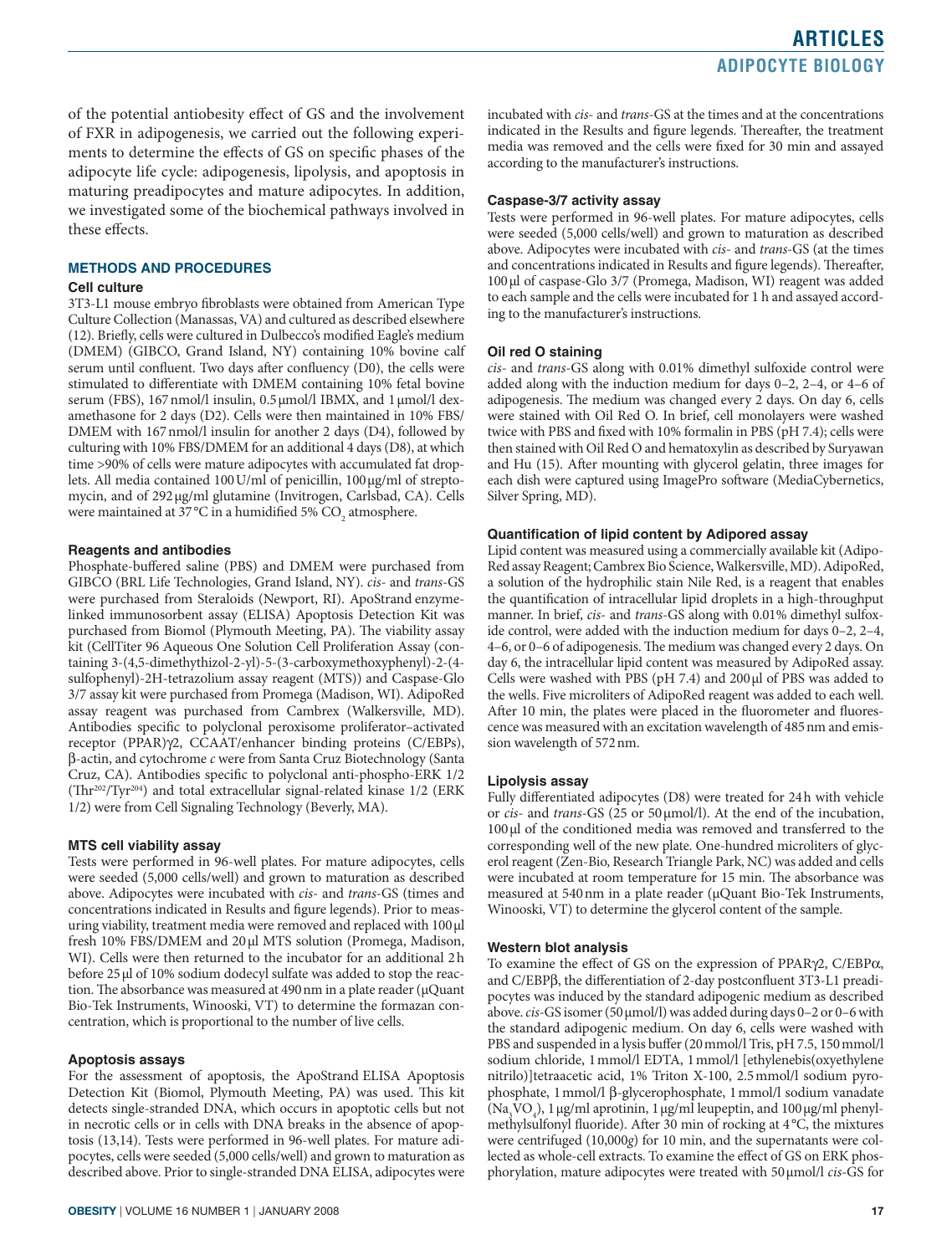24h. After incubation, cells were washed with ice-cold PBS and wholecell extracts were collected as described above.

To examine the effect of GS on the expression of cytochrome *c*, mature 3T3-L1 adipocytes were treated with 200µmol/l *cis*-GS and *trans*-GS isomers for 3, 6, and 12h. After incubation, cells were washed with icecold PBS and resuspended in isotonic homogenizing buffer (250mmol/l sucrose, 10mmol/l potassium chloride, 1.5mmol/l magnesium chloride, 1mmol/l [ethylenebis(oxyethylenenitrilo)]tetraacetic acid, 1mmol/l EDTA, 1mmol/l dithiothreitol, 0.1mmol/l phenylmethylsulfonylfluoride, 1µg/ml aprotinin, 1µg/ml leupeptin, 10mmol/l 4-(2-hydroxyethyl)- 1-piperazineethansulfonic acid–KOH, pH 7.4). After 30 min of incubation on ice, cells were homogenized with a glass Dounce homogenizer (30 strokes) and centrifuged at 700*g* for 10 min. The supernatant was collected as the cytosolic fraction and the resulting mitochondrial pellets were dissolved in lysis buffer as described previously. The protein concentration was determined by the method of Bradford (16) with bovine serum albumin as the standard. Western blot analysis was performed using the commercial NUPAGE system (Novex/Invitrogen, Carlsbad, CA), where a lithium dodecyl sulfate sample buffer (Tris/glycerol buffer, pH 8.5) was mixed with fresh dithiothreitol and added to samples. Samples were then heated to 70°C for 10 min. All cell lysates were separated by 12% acrylamide gels and transferred to polyvinylidene difluoride membranes. The membranes were blocked with 5% non-fat dry milk in Tris-buffered saline and then incubated with primary antibodies overnight at 4°C. After washing the membranes, an alkaline-phosphatase– conjugated secondary antibody was added. The target proteins became visible following the addition of 5-bromo-4-chloro-3-indolyl phosphate/ nitro blue tetrazolium, a substrate of alkaline phosphatase. All experiments were repeated at least two times. Representative western blots are shown along with the graphs of the quantitative data.

#### **Quantitative analysis of western blot data**

Measurement of signal intensity on polyvinylidene difluoride membranes after western blotting with various antibodies was performed using a FluorChemdensitomer with AlphaEaseFC image processing and analysis software (Alpha Innotech, San Leandro, CA). For statistical analysis, all data were expressed as integrated density values. For PPARγ2, C/EBPα, and C/EBPβ, integrated density values were calculated as the density values of the specific protein bands/β-actin density values and expressed as a percentage of the control. For phosphop44 ERK and phospho-p42 ERK, integrated density values were calculated as the density values of the specific protein bands/total ERK density values and expressed as a percentage of the control. For cytochrome *c*, integrated density values are expressed as a percentage of 0h. All figures showing quantitative analysis include data from at least three independent experiments.

#### **Statistical analysis**

One- or two-way ANOVA (GLM procedure, Statistica, version 6.1; StatSoft, Tulsa, OK) was used to determine the significance of treatment effects and interactions. Fisher's post-hoc least significant difference test was used to determine the significance of differences among means. Statistically significant differences are defined at the 95% confidence interval. Data shown are means ± s.e.m.

#### **Results**

# **Effect of** *cis***- and** *trans***-GS isomers on viability and apoptosis**

3T3-L1 mature adipocytes were treated with *cis*- or *trans*-GS isomer at various doses for 12 and 24h. After treatment, the number of live cells was determined by the MTS assay. As shown in **Figure 1a**, both isomers caused a reduction in cell viability. *cis*-GS isomer showed stronger dose and time-dependent inhibitory effects on the cell viability than *trans*-GS.



**Figure 1** *cis*- and *trans*-GS isomers inhibit cell viability and induce apoptosis. Mature 3T3-L1 adipocytes were incubated with guggulsterone (GS) isomers at various concentrations (0, 25, 50, 100,  $200 \mu$ mol/l) for 12 or 24 h. (a) Cell viability was determined by the MTS colorimetric assay. Assays were performed on eight replicates for each treatment. Within a time period, means that are not denoted with a common letter are different, abcdefgh: *P* < 0.05. (**b**) Cell apoptosis was evaluated by single-stranded DNA (ssDNA) enzyme-linked immunosorbent assay. Assays were performed on eight replicates for each treatment and repeated twice. Within a time period means that are not denoted with a common letter are different; a, b, c, d, and e: *P* < 0.05. c-GS, *cis*-GS.

We next investigated whether the reduction in cell number by both isomers was due to apoptosis, using the single-stranded DNA ELISA as a determinant of cellular apoptosis. As shown in **Figure 1b**, exposure of adipocytes to *cis*- or *trans*-GS resulted in a dose-dependent induction of apoptosis. At the  $200 \mu$ mol/l concentration *cis*-GS (373 ± 45.4% increase vs. control) was more effective than *trans*-GS (118 ± 21.6% increase vs. control) in inducing apoptosis. These results indicate that the decrease in viability was due, at least in part, to induction of apoptosis by GS.

# **Effect of** *cis***- and** *trans***-GS isomers on cytochrome** *c* **release**

We next examined whether apoptosis induced by both isomers involved the release of cytochrome *c*. 3T3-L1 mature adipocytes were treated with 200µmol/l *cis*- or *trans*-GS isomers at indicated times. Both isomers increased cytoplasmic cytochrome *c* levels in a time-dependent manner (**[Figure 2](#page-3-0)**).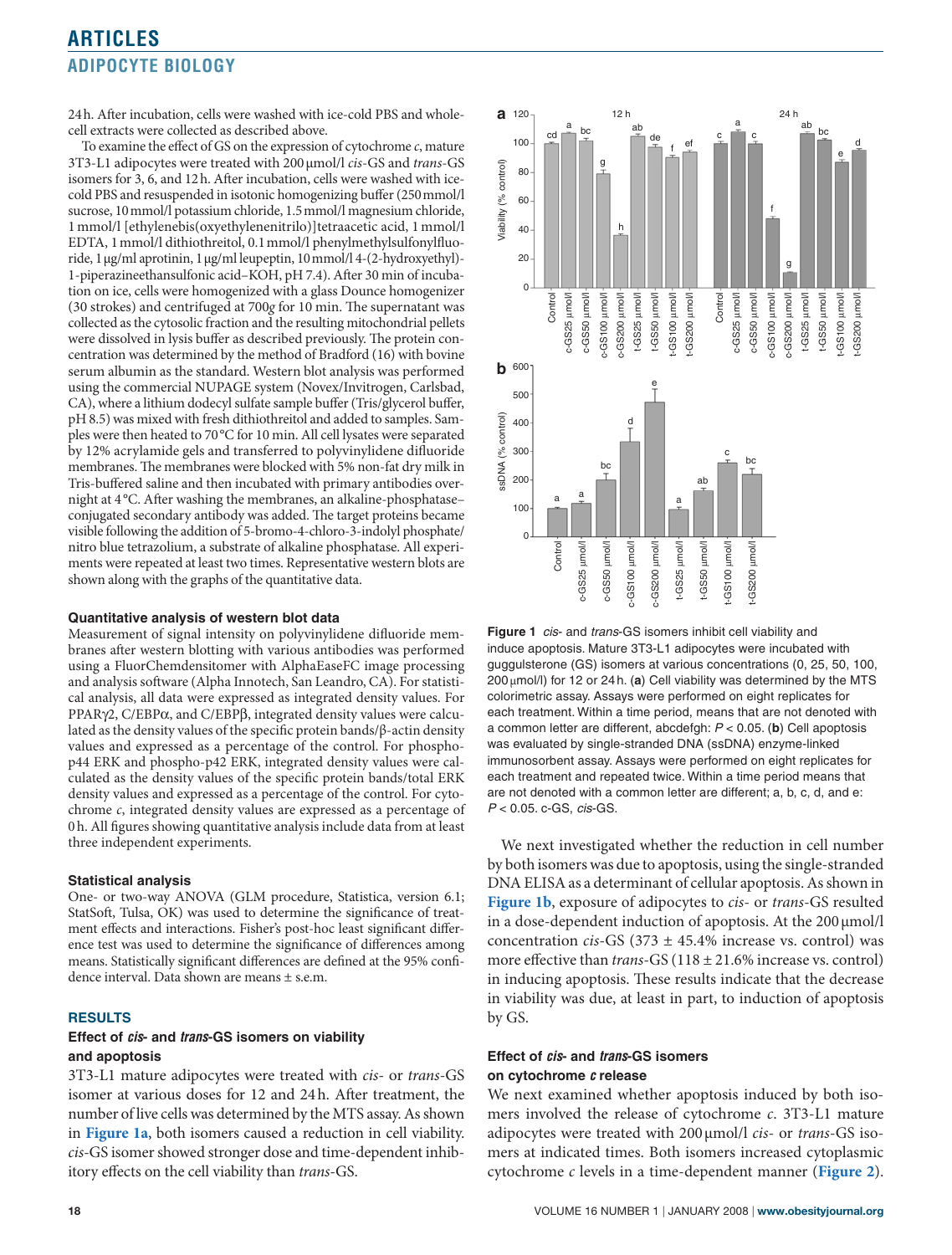<span id="page-3-0"></span>

**Figure 2** *cis*- and *trans*-GS (t-GS) isomers increase cytochrome *c* release. Mature 3T3-L1 adipocytes were treated with 200µmol/l *cis*-GS (c-GS) or *trans*-GS isomers for 3, 6, or 12h. Equal amounts of protein from cytosolic fraction were analyzed by western blotting using specific antibodies. Actin was used as an equal loading control. Densitometric quantitation of the autoradiograms for cytochrome *c* was performed. Integrated density values were calculated and expressed as % 0h. All experiments were replicated in triplicate. Means that are not denoted with a common letter are different; a, b, c, and d: *P* < 0.05. GS, guggulsterone; IDV, integrated density value.





The *cis*-GS isomer (513 ± 14.9% increase) was more effective than the *trans*-GS isomer  $(130 \pm 42.2\%$  increase) at 12h.

**Effect of** *cis***- and** *trans***-GS isomers on caspase-3/7 activation** To determine whether the observed cytochrome *c* release was accompanied by activation of caspase 3/7, we measured the



**Figure 4** *cis*- and *trans*-GS (t-GS) isomers reduce lipid content during adipocyte differentiation. The differentiation of 2-day postconfluent 3T3-L1 preadipocytes was induced by standard adipogenic medium to initiate adipogenesis as described in "Methods and Procedures" in the absence or presence of *cis*- or *trans*-GS isomers. Cells were incubated with guggulsterone (GS) isomers (6.25, 12.5, 25, 50  $\mu$ mol/l) during days 0–2, 2–4, or 4–6. On day 6, lipid content was measured by Adipored assay. All assays were performed on eight replicates for each treatment. Means that are not denoted with a common letter are different; a, b, c, d, e, f, g, h, and i: *P* < 0.05. c-GS, *cis*-GS.

change in caspase 3/7 activity in mature 3T3-L1 adipocytes. Caspase 3/7 activity increased in a time-dependent manner during treatment with either *cis*- or *trans*-GS. After a 12-h incubation of mature adipocytes with 200µmol/l *cis*-GS (**Figure 3a**), caspase  $3/7$  was  $154 \pm 6.4\%$  greater than control ( $P < 0.05$ ), while the increase after treatment with *trans*-GS (**Figure 3b**) was  $54 \pm 2\%$  greater than control ( $P < 0.05$ ).

# **Effect of** *cis***- and** *trans***-GS isomers**

# **on differentiation-dependent triacylglycerol accumulation**

Results from the AdipoRed assay show that both *cis*- and *trans*-GS reduced lipid content in a dose-dependent manner (**Figure 4**), primarily during days 0–2, although the higher concentrations were effective at all time periods. There was no decrease in viability except during incubation on days 0–6 with the 50 µmol/l concentration of either *cis*-GS (18% reduction;  $P < 0.05$ ) or *trans-GS* (12% reduction;  $P < 0.05$ ) (data not shown). Oil red O staining indicated that 50µmol/l *cis*-GS treatment for days 0–6 completely inhibited 3T3-L1 lipid accumulation (**[Figure 5](#page-4-0)**) and cells retained the fibroblastic characteristics. Cells treated with 50µmol/l *cis*-GS for days 0–2 also showed inhibited lipid accumulation with most cells retaining fibroblastic characteristics, while some cells were rounded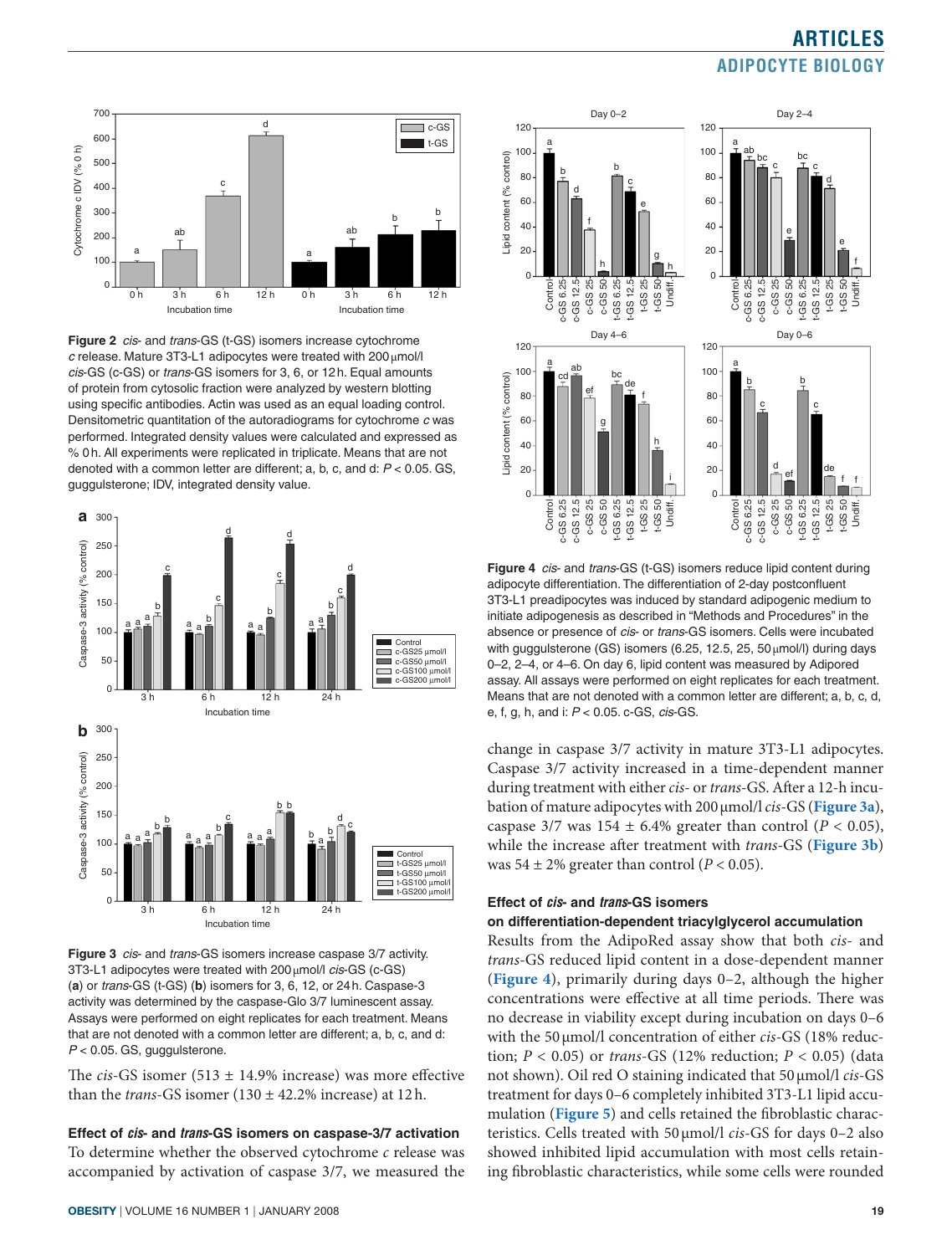<span id="page-4-0"></span>

**Figure 5** *cis*-GS suppresses lipid accumulation in maturing preadipocytes when added during separate 2-day incubation periods. The differentiation of 2-day postconfluent 3T3-L1 preadipocytes was induced by standard adipogenic medium to initiate adipogenesis as described in Methods and Procedures in the absence or presence of *cis*-GS. Cells were incubated with 50µmol/l *cis*-GS during days 0–2, 2–4, 4–6, or 0–6. On day 6, cellular triglyceride was stained with Oil red O and cells were photographed at original magnification ×100. The experiment was performed two times. Representative images are shown.



**Figure 6** *cis*-GS (c-GS) isomer inhibits adipocyte transcription factors during adipocyte differentiation. The differentiation of 2-day postconfluent 3T3-L1 preadipocytes was induced by standard adipogenic medium to initiate adipogenesis as described in Methods and Procedures in the absence or presence of 50µmol/l *cis*-GS isomer. Cells were incubated with *cis*-GS during days 0–2 or 0–6. On day 6, cells were lysed, separated on 10% NUPAGE and subjected to immunoblotting to examine the expression levels of peroxisome proliferator–activated receptor γ2 (PPARγ2), CCAAT/enhancer binding protein α (C/EBPα), and C/EBPβ. Actin was used as an internal reference for sample loading control. Densitometric quantitation of the autoradiograms for PPARγ2, C/EBP $α$  and C/EBP $β$  were performed. Integrated density values were calculated and expressed as % control. All experiments were performed in triplicate. Means that are not denoted with a common letter are different (a and b: *P* < 0.05; x, y, and z: *P* < 0.01). GS, guggulsterone.

and lipid stained. In the group treated with 50µmol/l *cis*-GS treatment for days 2–4 or 4–6, a number of lipid-containing rounded cells were present, though considerably less than in controls.

# **Effect of** *cis***-GS isomer on adipocyte-specific transcription factors during adipocyte differentiation**

Since the adipogenesis data (**[Figure 4](#page-3-0)**) showed that *cis*-GS decreased lipid accumulation to a greater extent at the time points of days 0–2 and days 0–6, we selected these incubation



**Figure 7** *cis*-GS (c-GS), but not *trans*-GS (t-GS), increases lipolysis. 3T3-L1 mature adipocytes were incubated with GS isomers at various concentrations (0, 25, 50  $\mu$ mol/l) for 24h. Values are mean  $\pm$  s.e.m. (*n* = 6) for glycerol released per well and are presented as percentage of control. All experiments were performed on six replicates for each treatment. Means that are not denoted with a common letter are different; a, b, and c: *P* < 0.05.



**Figure 8** *cis*-GS (c-GS) increases extracellular signal-related kinase (ERK) 1/2 phosphorylation in mature adipocytes. Mature 3T3-L1 adipocytes were treated with 50µmol/l *cis*-GS isomer for 24h. The protein levels of total and phosphorylated forms of ERK 1/2 were evaluated in cytosolic proteins by western blotting with the use of specific antibody. Representative western blots show the phosphorylation of ERK 1/2 in the lower panel and the expression levels of the total kinase in the upper panel. All experiments were repeated three times. Means that are not denoted with a common letter are different; a and b: *P* < 0.05. IDV, integrated density value.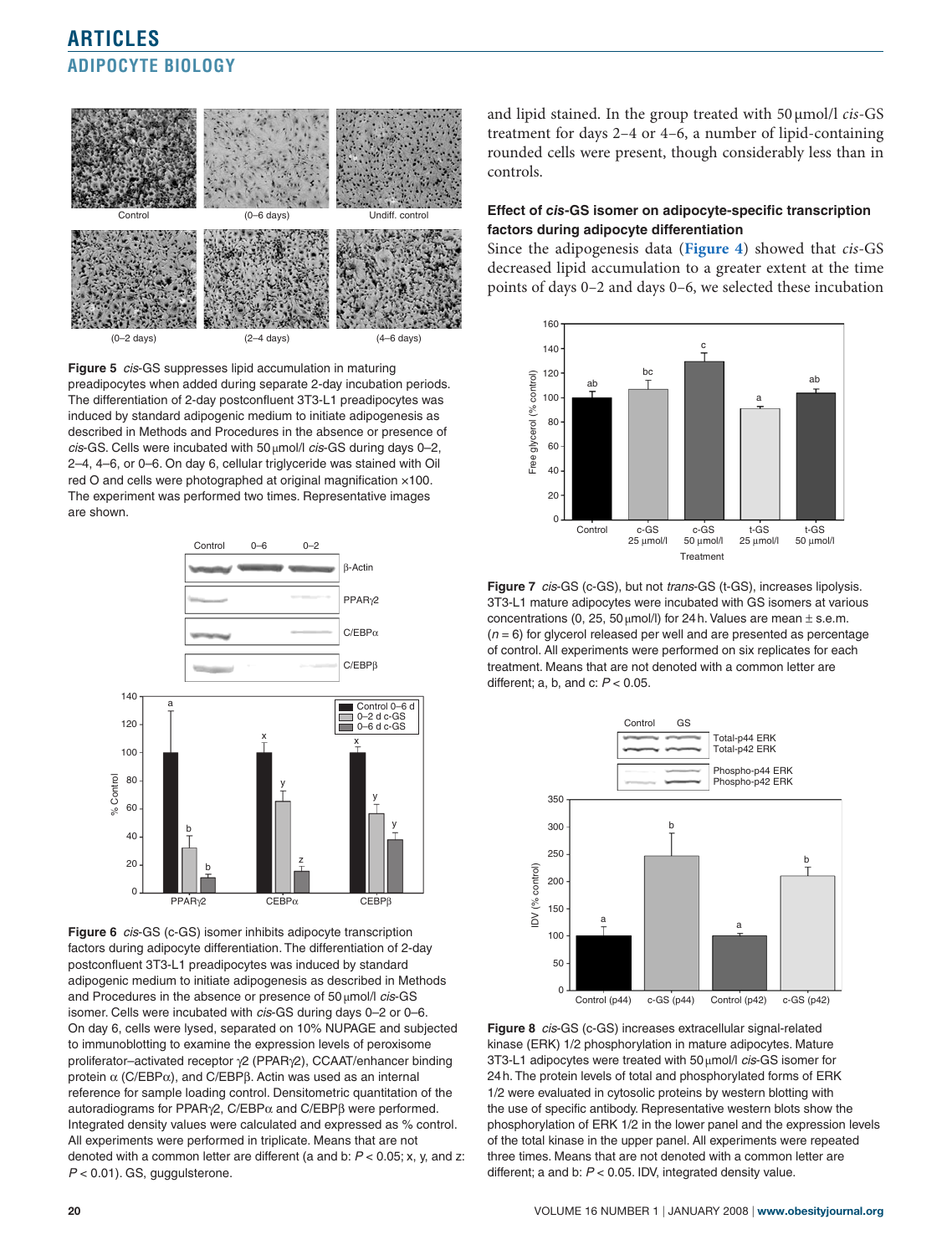times to determine whether this decrease in lipid accumulation was due to downregulation of adipocyte-specific transcription factors. The expressions of PPARγ2, C/EBPα, and C/EBPβ were all significantly downregulated by *cis*-GS (**[Figure](#page-4-0) 6**). Treatment of 3T3-L1 adipocytes during the entire differentiation period (days 0–6) resulted in a lower expression of adipogenic proteins compared to treatments during the differentiation period between days 0 and 2.

# **Effect of** *cis***- and** *trans***-GS isomers on lipolysis and ERK phosphorylation**

To determine whether GS isomers exert lipolytic effects in mature 3T3-L1 adipocytes, we treated 3T3-L1 adipocytes (D8) with 25 and 50 µmol/l of both isomers for 24h. As shown in **[Figure 7](#page-4-0)**, *cis*-GS increased basal lipolysis in fully differentiated 3T3-L1 adipocytes compared to the control but *trans*-GS had no significant effect on lipolysis. We next examined whether lipolysis increased by *cis*-GS involved the phosphorylation of ERK 1/2. 3T3-L1 mature adipocytes were treated with 50 µmol/l *cis*-GS for 24 h. *cis*-GS isomer increased ERK 1/2 phosphorylation, but did not alter total ERK 1/2 protein levels (**[Figure 8](#page-4-0)**).

# **Discussion**

Adipose tissue remodeling is an ongoing physiological process that occurs throughout adult life. It involves both adipogenesis and adipose cell apoptosis. Dysregulation of adipogenesis and apoptosis can contribute to obesity, differences in regional fat distribution, or lipodystrophy. The process of adipogenesis includes alteration of cell shape, growth arrest and clonal expansion, a complex sequence of changes in gene expression and storage of lipid (17). Our study showed that treatment of 3T3-L1 cells with *cis*- or *trans*-GS during differentiation suppressed lipid accumulation in a dose-dependent manner. The presence of either isomer during the early (days 0–2), intermediate (days 2–4) and late (days 4–6) periods prevented adipocyte differentiation. Moreover, the adipocyte-specific transcription factors PPARγ2, C/EBPα, and C/EBPβ were downregulated after treatment with *cis*-GS during the maturation period.

The adipocyte differentiation process is regulated by the sequential expression of transcriptional activators, mainly PPAR and C/EBP families (18,19), and PPARs and C/EBPs are major coordinators of adipocyte gene expression and differentiation (20). Their downregulation has been shown to prevent maturation of 3T3-L1 preadipocytes. Thus, these results indicate that GS isomers decrease the expression of PPARγ2, C/EBPα, and C/EBPβ thereby suppressing the differentiation of preadipocytes to adipocytes. However, it was previously reported that the inhibitory actions on adipocyte differentiation by GS are mediated through inhibition of the FXR (8). FXR is a member of the nuclear hormone receptor superfamily that was identified as the physiological receptor for bile acid (21). Exposure of 3T3-L1 cells to the potent and selective FXR ligand increases preadipocyte differentiation and this effect was associated with increased expression of PPARγ2, C/EBPα, aP2 mRNAs. GS, which was shown to be an FXR antagonist (5), reversed this effect (8).

In addition to the inhibitory effect on adipogenesis, apoptosis was also increased by incubation with both GS isomers in mature adipocytes. *cis*-GS was more effective than *trans*-GS in inducing apoptosis. For apoptosis experiments first we screened adipocytes with several concentrations of GS and chose those that had the most robust and repeatable effects. Though we had used low concentrations of GS (6.25, 12.5, 25, 50µmol/l) for adipogenesis experiments, very little effect was noticed with the same concentrations in cells incubated for 24 h for apoptosis experiments. Hence higher concentrations of GS (25, 50, 100, 200 μmol/l) were used for apoptosis experiments when compared to adipogenesis experiments.

Many investigators have demonstrated that mitochondria are key regulators of apoptosis (22,23). Mitochondria have been shown to be involved in integrating different proapoptotic pathways via release of cytochrome *c* into the cytosol (22,24). The released cytochrome *c* induces the activation of a family of caspases (25). Among them, caspase-3 is activated during most apoptotic processes and is believed to be the main executor caspase. Based on this information, we postulated that mitochondria might be involved in GS-induced apoptosis. We showed that both GS isomers increased caspase-3 activity and the release of cytochrome *c* from mitochondria to cytosol in mature adipocytes. Consistent with our results, Singh *et al.* reported that GS-induced apoptosis was associated with induction of proapoptotic Bcl-2 family members Bax and Bak and activation of caspase-3 in PC-3 human prostate cancer cells (26). Therefore, it is possible that GS regulates adiposity by reducing the number of mature adipocytes via the inhibition of differentiation of preadipocytes and the induction of apoptosis.

In this study, we also found that *cis*-GS (50µmol/l) stimulated lipolysis when added to mature adipocytes. We also observed an elevation in ERK phosphorylation levels after *cis*-GS treatment of mature adipocytes for 24h. As has been suggested, lipolysis in adipose tissue is primarily driven by hormonesensitive lipase, which is regulated either by alteration in its phosphorylation state (27) or by induction of gene expression (28). Tumor necrosis factor–induced lipolysis is associated with the activation of mitogen-activated protein kinase kinase-ERK (27). Activation of the mitogen-activated protein kinase kinase-ERK pathway and cyclic adenosine monophosphate dependent protein kinase A has also been shown to phosphorylate hormone-sensitive lipase and increase its lipolytic activity (27,29). Thus, phosphorylation of ERK may contribute to the mechanism of lipolysis induced by *cis*-GS.

In conclusion, these data demonstrate that GS acts on 3T3-L1 cells primarily by reducing preadipocyte differentiation, promoting adipocyte delipidation at low concentrations of GS, and inducing apoptosis at high concentrations of GS; therefore, it could be a useful therapeutic tool for the treatment of obesity by regulating fat cell number and size.

#### **Acknowledgments**

This work was supported in part by a grant from the Georgia Research Alliance and by the Georgia Research Alliance Eminent Scholar endowment held by CA Baile.